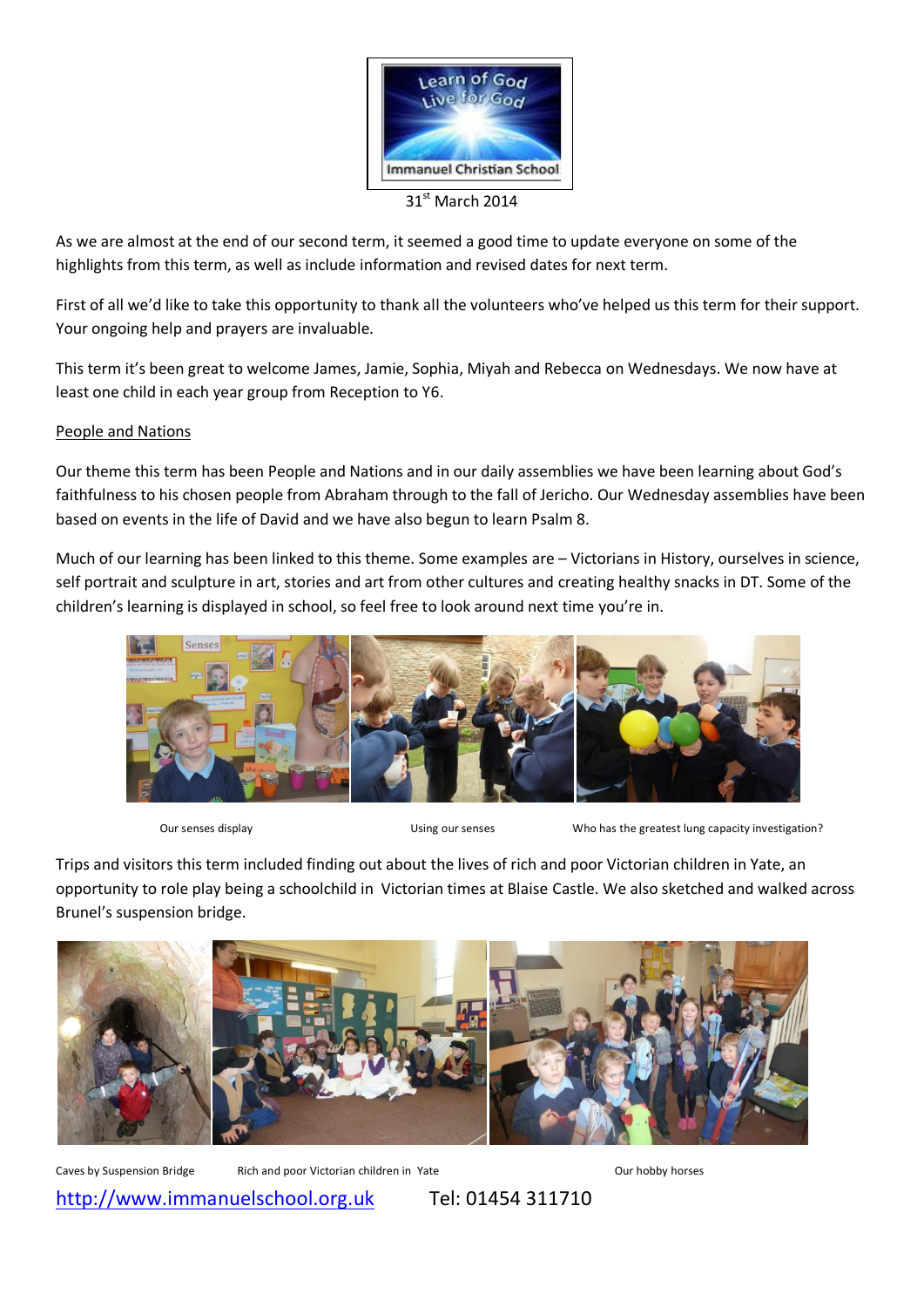### Water

Our theme next term will be water.

### Vouchers

We are collecting vouchers from Sainsburys. They are being given out until the end of May. There is a box in the entrance to put them in. Dan and Rufus would quite like a football net, but realise 3500 vouchers is unrealistic. However they are not that impressed with the pastry cutters we could get with the 93 vouchers we had, last time Dan counted them!

### Swimming

Congratulations to Rufus and Tilly who have both achieved 5m in swimming this term. The first 5m is the hardest. We will confirm the dates for swimming next term as soon as we know then. If you have not heard by the end of the holiday, assume we will not be swimming on the first day back.

#### Grounds and buildings work party

After all the rain earlier this term the hedging between the fencing and the school wall has been planted. I have to say the children did the easy bit! There are still many jobs that need doing around the site and so we've planned to spend a day in the Easter holidays (Monday 14<sup>th</sup> April anytime between 10:30 am and 3pm), getting some of them done. We would encourage as many of you to come as possible. The jobs include spring cleaning the school, as well as jobs outside. Older children, 8 and over, are welcome. Please let Carol or Jo know if you are able to come.



Helping Mr and Mrs Gulliford plant the hedge 2 homes for rent Better be quick..One's taken already!

## Uniform

If you would like to order sweatshirts or fleeces, see Mrs Gulliford.